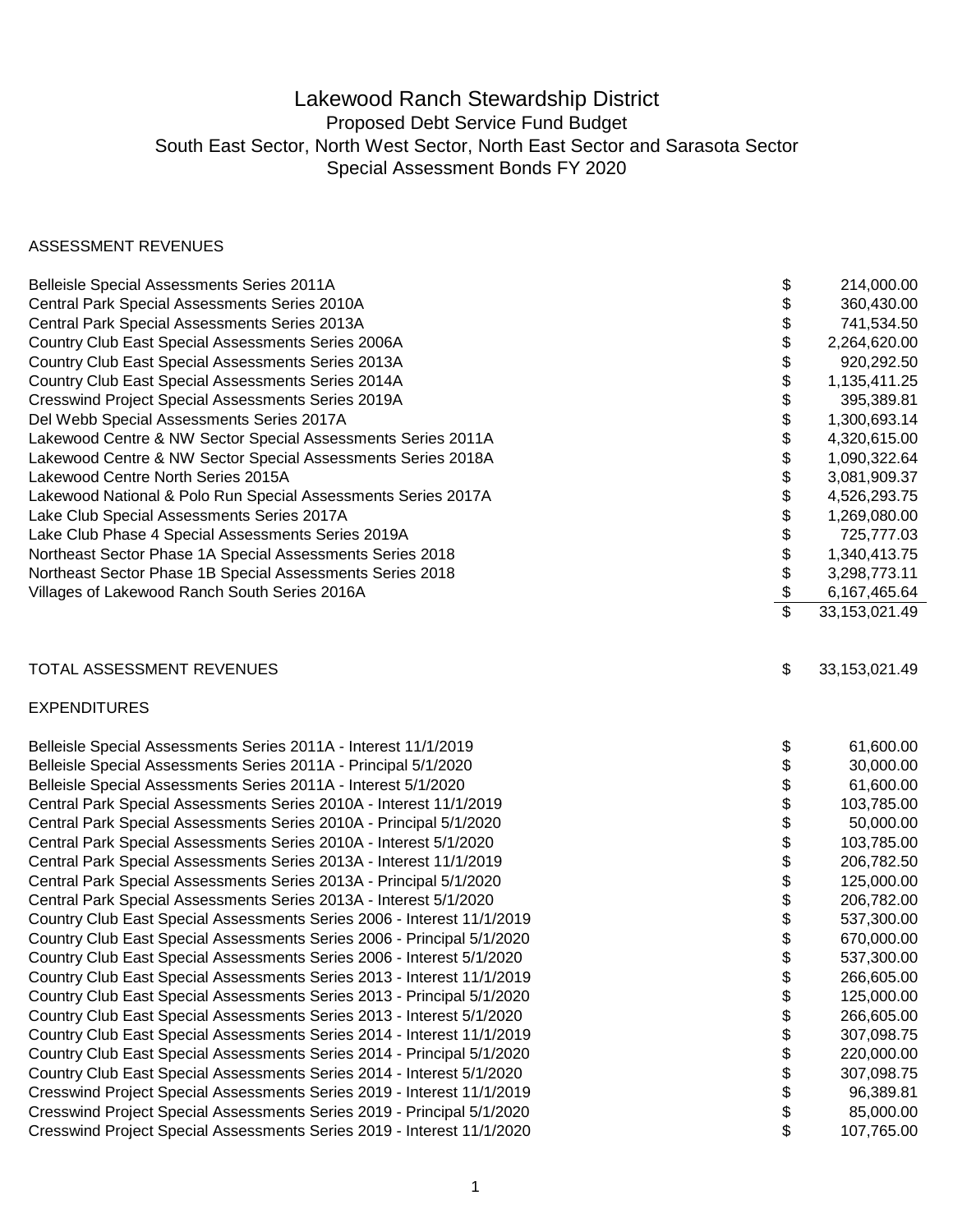# Lakewood Ranch Stewardship District

Proposed Debt Service Fund Budget

South East Sector, North West Sector, North East Sector and Sarasota Sector

Special Assessment Bonds FY 2020

#### EXPENDITURES CON'TD

| Del Webb Special Assessments Series 2017A - Interest 11/1/2019                     | \$<br>350,115.63    |
|------------------------------------------------------------------------------------|---------------------|
| Del Webb Special Assessments Series 2017A - Principal 5/1/2020                     | \$<br>255,000.00    |
| Del Webb Special Assessments Series 2017A - Interest 5/1/2020                      | \$<br>350,115.63    |
| Lakewood Centre & NW Sector Special Assessments Series 2011A - Interest 11/1/2019  | \$<br>1,236,370.00  |
| Lakewood Centre & NW Sector Special Assessments Series 2011A - Principal 5/1/2020  | \$<br>635,000.00    |
| Lakewood Centre & NW Sector Special Assessments Series 2011A - Interest 5/1/2020   | \$<br>1,236,370.00  |
| Lakewood Centre & NW Sector Special Assessments Series 2018A - Interest 11/1/2019  | \$<br>282,922.64    |
| Lakewood Centre & NW Sector Special Assessments Series 2018A - Principal 5/1/2020  | \$<br>180,000.00    |
| Lakewood Centre & NW Sector Special Assessments Series 2018A - Interest 5/1/2020   | \$<br>313,700.00    |
| Lakewood Centre North Special Assessments Series 2015A - Interest 11/1/2019        | \$<br>807,084.38    |
| Lakewood Centre North Special Assessments Series 2015A - Principal 5/1/2020        | \$<br>675,000.00    |
| Lakewood Centre North Special Assessments Series 2015A - Interest 5/1/2020         | \$<br>807,084.37    |
| Lakewood National & Polo Run Special Assessments Series 2017A - Interest 11/1/2019 | \$<br>1,242,531.25  |
| Lakewood National & Polo Run Special Assessments Series 2017A - Principal 5/1/2020 | \$<br>815,000.00    |
| Lakewood National & Polo Run Special Assessments Series 2017A - Interest 5/1/2020  | \$<br>1,242,531.25  |
| Lake Club Special Assessments Series 2017A - Interest 11/1/2019                    | \$<br>251,200.00    |
| Lake Club Special Assessments Series 2017A - Principal 5/1/2020                    | \$<br>526,000.00    |
| Lake Club Special Assessments Series 2017A - Interest 5/1/2020                     | \$<br>251,200.00    |
| Lake Club Phase 4 Special Assessments Series 2019A - Interest 11/1/2019            | \$<br>175,727.03    |
| Lake Club Phase 4 Special Assessments Series 2019A - Principal 5/1/2020            | \$<br>160,000.00    |
| Lake Club Phase 4 Special Assessments Series 2019A - Interest 5/1/2020             | \$<br>196,465.00    |
| Northeast Sector Phase 1A Special Assessments Series 2018 - Interest 11/1/2019     | \$<br>365,096.25    |
| Northeast Sector Phase 1A Special Assessments Series 2018 - Principal 5/1/2020     | \$<br>250,000.00    |
| Northeast Sector Phase 1A Special Assessments Series 2018 - Interest 5/1/2020      | \$<br>362,658.75    |
| Northeast Sector Phase 1B Special Assessments Series 2018 - Interest 11/1/2019     | \$<br>843,751.85    |
| Northeast Sector Phase 1B Special Assessments Series 2018 - Principal 5/1/2020     | \$<br>575,000.00    |
| Northeast Sector Phase 1B Special Assessments Series 2018 - Interest 5/1/2020      | \$<br>940,010.63    |
| Villages of Lakewood Ranch South Series 2016A - Interest 11/1/2019                 | \$<br>1,678,521.88  |
| Villages of Lakewood Ranch South Series 2016A - Principal 5/1/2020                 | \$<br>1,155,000.00  |
| Villages of Lakewood Ranch South Series 2016A - Interest 5/1/2020                  | \$<br>1,678,521.88  |
| <b>TOTAL EXPENDITURES</b>                                                          | \$<br>24,313,475.23 |
|                                                                                    |                     |
| <b>EXCESS REVENUES</b>                                                             | \$<br>8,839,546.26  |
| November 1, 2020 Belleisle Series 2011A Debt Service Payment                       | \$<br>60,800.00     |
| November 1, 2020 Central Park Series 2010A Debt Service Payment                    | \$<br>102,860.00    |
| November 1, 2020 Central Park Series 2013A Debt Service Payment                    | \$<br>202,970.00    |
| November 1, 2020 Country Club East Series 2006A Debt Service Payment               | \$<br>520,020.00    |
| November 1, 2020 Country Club East 2013A Debt Service Payment                      | \$<br>262,082.50    |
| November 1, 2020 Country Club East 2014A Debt Service Payment                      | \$<br>301,213.75    |
| November 1, 2020 Cresswind 2019A Debt Service Payment                              | \$<br>106,235.00    |
| November 1, 2020 Del Webb Series 2017A Debt Service Payment                        | \$<br>345,461.88    |
| November 1, 2020 Lakewood Centre & NW Sector Series 2011A Debt Service Payment     | \$<br>1,212,875.00  |
| November 1, 2020 Lakewood Centre & NW Sector Series 2018A Debt Service Payment     | \$<br>313,700.00    |
| November 1, 2020 Lakewood Centre North Series 2015A Debt Service Payment           | \$<br>792,740.62    |

2